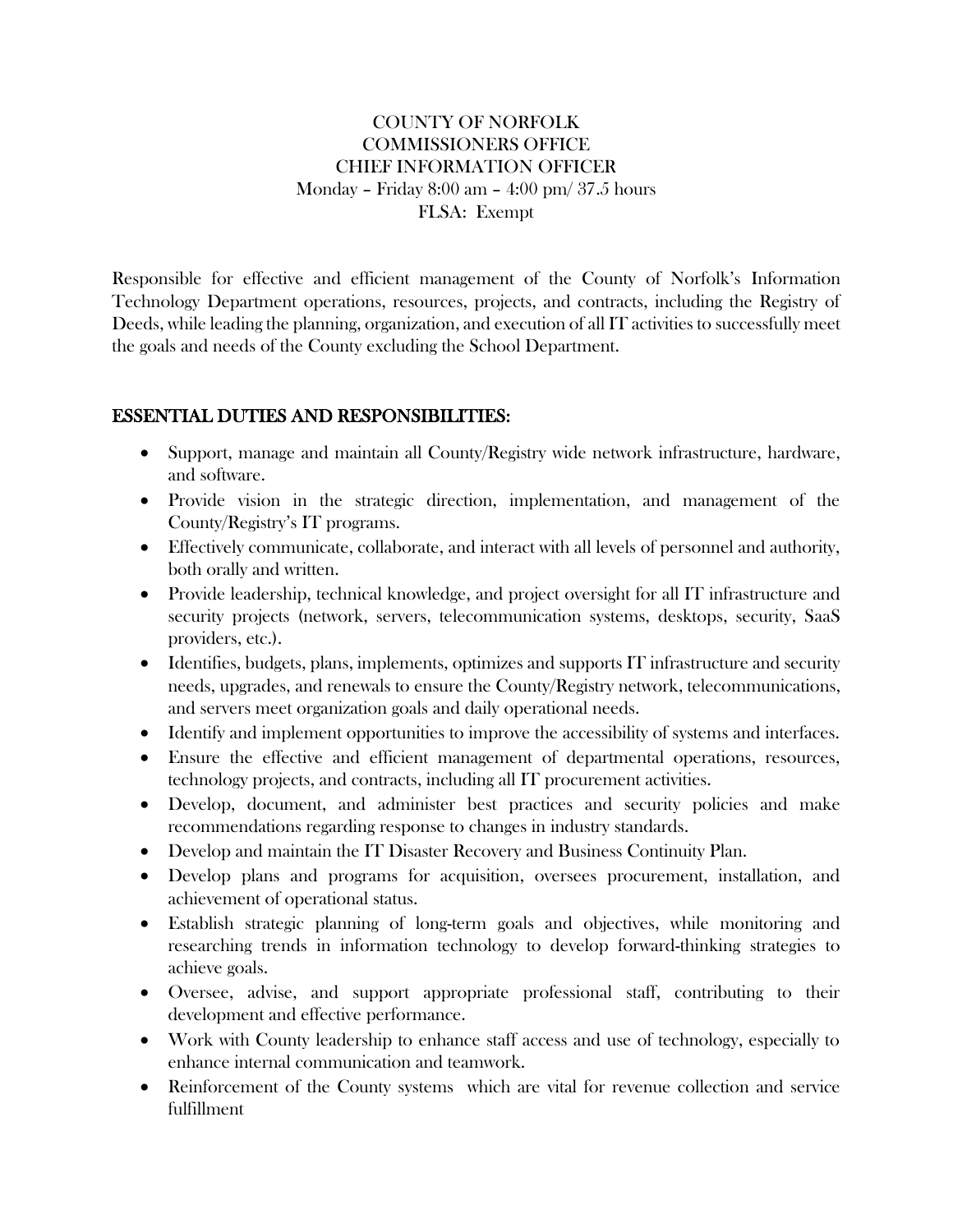- Direct and prioritize assignments and workload of subordinates ensuring that IT operates within documented schedules and exceeds end-user expectations.
- Identifies knowledge and skill gaps within the department and County/Registry wide and develops appropriate training plans.
- Oversees measurement and reporting of IT systems reliability, performance, security, and business value.
- Oversee and manage vendor contracts and relationships.
- Oversight of user support/internal helpdesk.
- Perform other duties as required by the CIO and Director of Operations.

The duties and responsibilities listed above are intended only as illustrations of the types of work that may be performed. The omission of specific duties does not exclude them from the position if the work is a similar, related, or logical assignment for this position.

# QUALIFICATIONS:

- Required Bachelor's degree in Computer Science, Information Systems or related field, Masters preferred.
- Minimum of ten years of professional experience in information systems management at a senior level, with at least five years of experience working with executive-level personnel, preferably in a municipal setting or an equivalent combination of education and experience.
- Demonstrated ability to manage multiple tasks in an organized, accurate, and efficient manner.
- Established problem solver with effective management and public relations skills.
- Demonstrated experience in IT strategic planning, organization design, and development.
- Proven ability to be effective in driving business, culture, and technology change in a dynamic and complex operating environment.
- Demonstrated success with team leadership and experience in developing, coaching, mentoring, and reinforcing team members in line with organizational mission, vision, values, goals, and performance standards.

# WORK ENVIRONMENT AND PHYSICAL DEMANDS:

The physical demands described here are representative of those that must be met by an employee to successfully perform the essential functions of this job.

The employee must possess mobility to work in a standard office setting. The employee is frequently required to talk, listen, and sit for extended periods of time. The noise level in the work environment is consistent with typical office noise levels. The employee must occasionally lift and/or move up to ten pounds. Reasonable accommodations may be made to enable individuals with disabilities to perform the essential functions of this position.